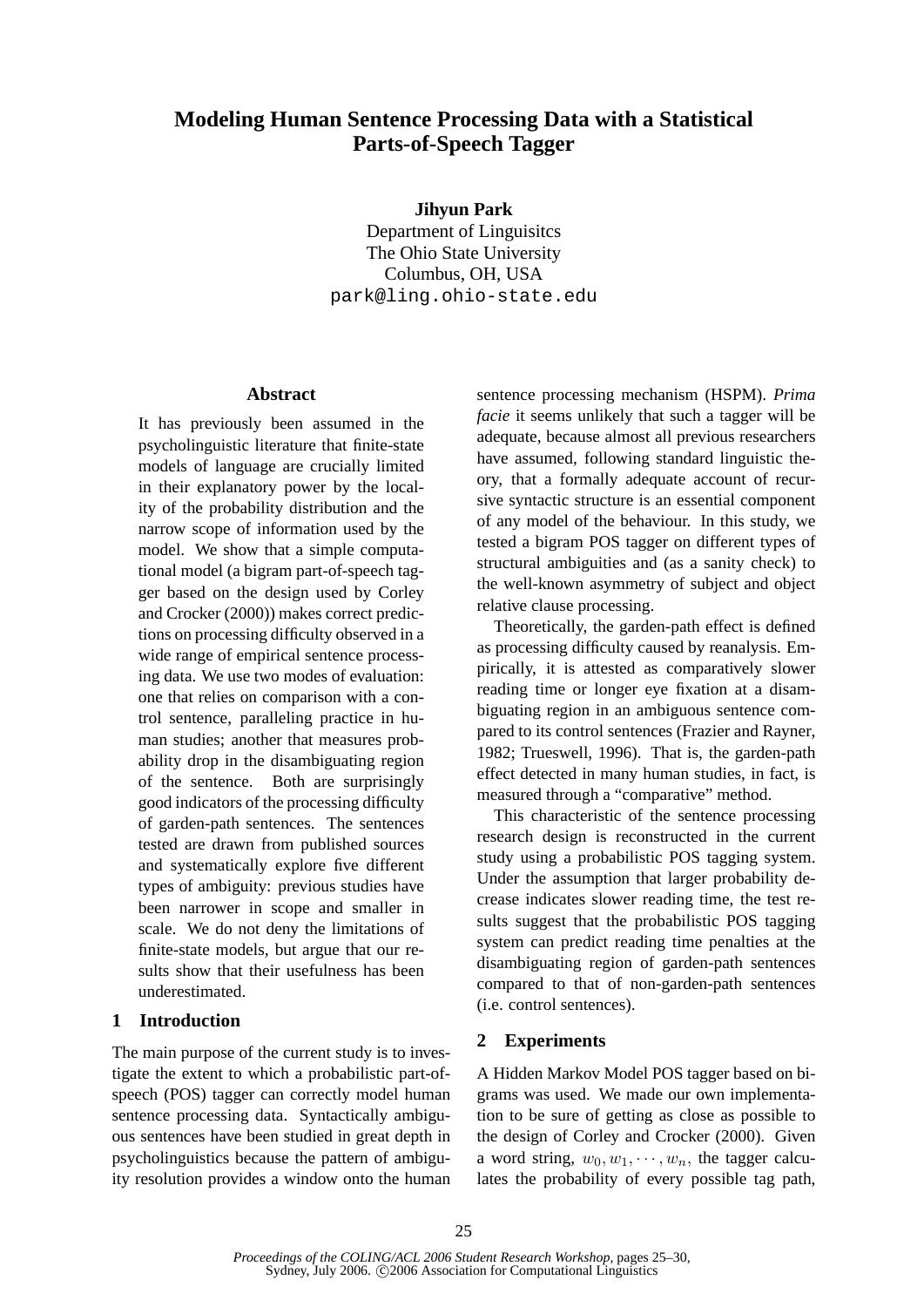$t_0, \dots, t_n$ . Under the Markov assumption, the joint probability of the given word sequence and each possible POS sequence can be approximated as a product of conditional probability and transition probability as shown in (1).

(1) 
$$
P(w_0, w_1, \dots, w_n, t_0, t_1, \dots, t_n)
$$

$$
\approx \Pi_{i=1}^n P(w_i|t_i) \cdot P(t_i|t_{i-1}), \text{where } n \ge 1.
$$

Using the Viterbi algorithm (Viterbi, 1967), the tagger finds the most likely POS sequence for a given word string as shown in (2).

(2) arg max 
$$
P(t_0, t_1, \dots, t_n | w_0, w_1, \dots, w_n, \mu)
$$
.

This is known technology, see Manning and Schütze  $(1999)$ , but the particular use we make of it is unusual. The tagger takes a word string as an input, outputs the most likely POS sequence and the final probability. Additionally, it presents accumulated probability at each word break and probability re-ranking, if any. Probability reranking occurs when a previously less preferred POS sequence is more favored later. Note that the running probability at the beginning of a sentence will be 1, and will keep decreasing at each word break since it is a product of conditional probabilities.

We tested the predictability of the model on empirical reading data with the probability decrease and the presence or absence of probability re-ranking. Probability re-ranking occurs when a less preferred POS sequence is selected later over a temporarily favored sequence. Adopting the standard experimental design used in human sentence processing studies, where word-by-word reading time or eye-fixation time is compared between an experimental sentence and its control sentence, this study compares probability at each word break between a pair of sentences. Comparatively faster drop of probability is expected to be a good indicator of comparative processing difficulty. Probability re-ranking, which is a simplified model of the reanalysis process assumed in many human studies, is also tested as another indicator of garden-path effect. Probability re-ranking will occur when an initially dispreferred POS subsequence becomes the preferred candidate later in the parse, because it fits in better with later words.

The model parameters,  $P(w_i|t_i)$  and  $P(t_i|t_{i-1})$ , are estimated from a small section (970,995 tokens,47,831 distinct words) of the British National Corpus (BNC), which is a 100 million-word collection of British English, both written and spoken, developed by Oxford University Press (Burnard, 1995). The BNC was chosen for training the model because it is a POS-annotated corpus, which allows supervised training. In the implementation we use log probabilities to avoid underflow, and we report log probabilities in the sequel.

### **2.1 Hypotheses**

If the HSPM is affected by frequency information, we can assume that it will be easier to process events with higher frequency or probability compared to those with lower frequency or probability. Under this general assumption, the overall difficulty of a sentence is expected to be measured or predicted by the mean size of probability decrease. That is, probability will drop faster in garden-path sentences than in control sentences (e.g. unambiguous sentences or ambiguous but non-gardenpath sentences).

More importantly, the probability decrease pattern at disambiguating regions will predict the trends in the reading time data. All other things being equal, we might expect a reading time penalty for a garden-path region when the size of the probability decrease at the disambiguating region of a garden-path sentence will be greater than that of control sentences. This is a simple and intuitive assumption that can be easily tested. We could have formed the sum over all possible POS sequences in association with the word strings, but for the present study we simply used the Viterbi path: justifying this because this is the best singlepath approximation to the joint probability.

Lastly, re-ranking of POS sequences is expected to predict reanalysis of lexical categories. This is because re-ranking in the tagger is parallel to reanalysis in human subjects, which is known to be cognitively costly.

## **2.2 Materials**

In this study, five different types of ambiguity were tested including Lexical Category ambiguity, Reduced-relative ambiguity (RR ambiguity), Preposition-phrase attachment ambiguity (PP ambiguity), Direct-object/Sententialcomplement ambiguity (DO/SC ambiguity), and Clausal Boundary ambiguity. The following are example sentences for each ambiguity type, shown with the ambiguous region italicized and the dis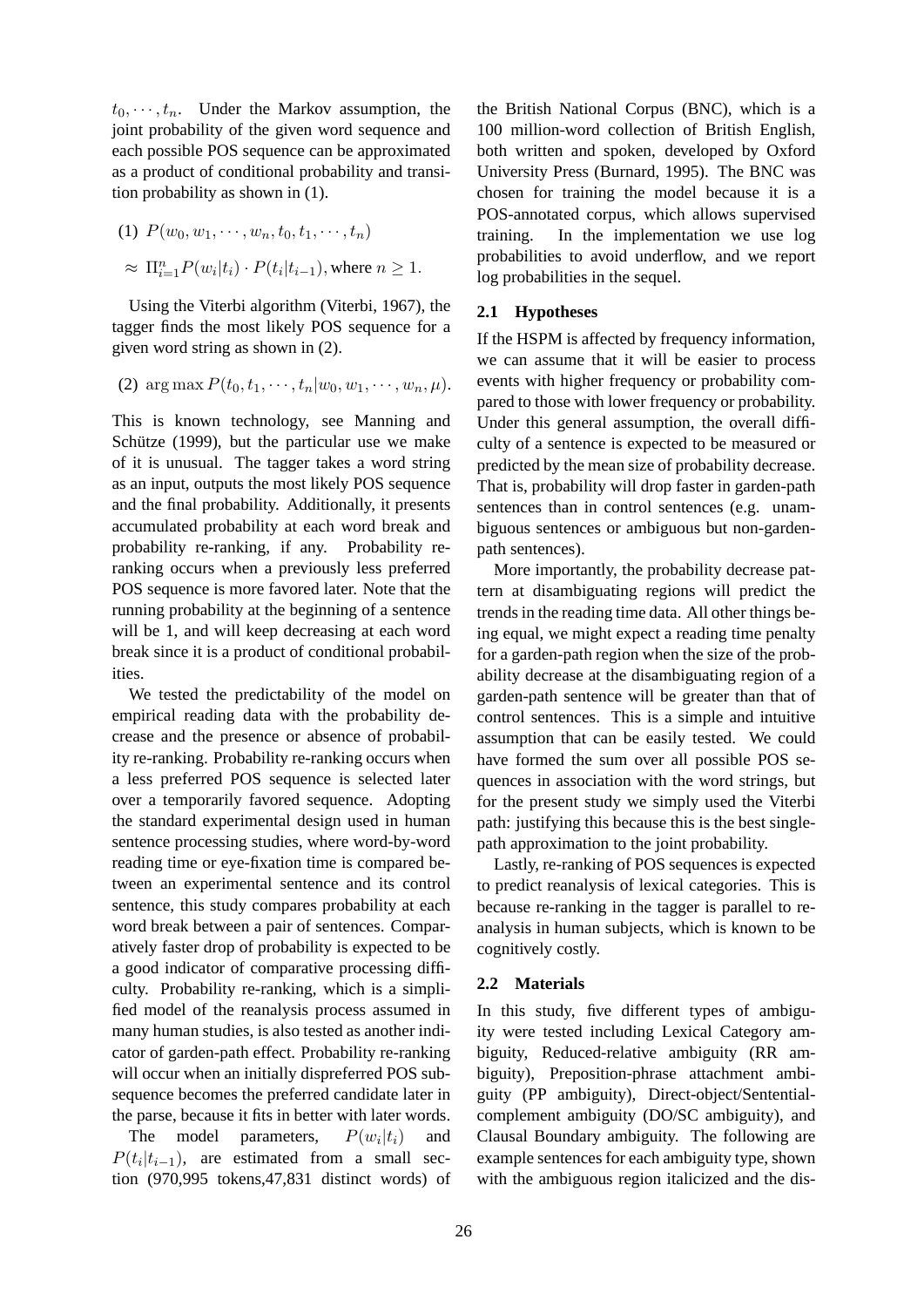ambiguating region bolded. All of the example sentences are garden-path sentneces.

- (3) Lexical Category ambiguity The foreman knows that the warehouse *prices* **the** beer very modestly.
- (4) RR ambiguity The horse *raced* past the barn **fell**.
- (5) PP ambiguity Katie laid the dress *on the floor* **onto** the bed.
- (6) DO/SC ambiguity He forgot Pam **needed** a ride with him.
- (7) Clausal Boundary ambiguity Though George kept on reading *the story* really **bothered** him.

The test materials are constructed such that a garden-path sentence and its control sentence share exactly the same word sequence except for the disambiguating word so that extraneous variables such as word frequency effect can be controlled. We inherit this careful design.

In this study, a total of 76 sentences were tested: 10 for lexical category ambiguity, 12 for RR ambiguity, 20 for PP attachment ambiguity, 16 for DO/SC ambiguity, and 18 for clausal boundary ambiguity. This set of materials is, to our knowledge, the most comprehensive yet subjected to this type of study. The sentences are directly adopted from various psycholinguistic studies (Frazier, 1978; Trueswell, 1996; Ferreira and Henderson, 1986).

As a baseline test case of the tagger, the well-established asymmetry between subject- and object-relative clauses was tested as shown in (8).

(8) a. The editor who kicked the writer fired the entire staff. (Subject-relative) b. The editor who the writer kicked fired the

entire staff. (Object-relative)

The reading time advantage of subject-relative clauses over object-relative clauses is robust in English (Traxler et al., 2002) as well as other languages (Mak et al., 2002; Homes et al., 1981). For this test, materials from Traxler et al. (2002) (96 sentences) are used.

#### **3 Results**

#### **3.1 The Probability Decrease per Word**

Unambiguous sentences are usually longer than garden-path sentences. To compare sentences of different lengths, the joint probability of the whole sentence and tags was divided by the number of words in the sentence. The result showed that the average probability decrease was greater in garden-path sentences compared to their unambiguous control sentences. This indicates that garden-path sentences are more difficult than unambiguous sentences, which is consistent with empirical findings.

Probability decreased faster in object-relative sentences than in subject relatives as predicted. In the psycholinguistics literature, the comparative difficulty of object-relative clauses has been explained in terms of verbal working memory (King and Just, 1991), distance between the gap and the filler (Bever and McElree, 1988), or perspective shifting (MacWhinney, 1982). However, the test results in this study provide a simpler account for the effect. That is, the comparative difficulty of an object-relative clause might be attributed to its less frequent POS sequence. This account is particularly convincing since each pair of sentences in the experiment share the exactly same set of words except their order.

## **3.2 Probability Decrease at the Disambiguating Region**

A total of 30 pairs of a garden-path sentence and its ambiguous, non-garden-path control were tested for a comparison of the probability decrease at the disambiguating region. In 80% of the cases, the probability drops more sharply in garden-path sentences than in control sentences at the critical word. The test results are presented in (9) with the number of test sets for each ambiguous type and the number of cases where the model correctly predicted reading-time penalty of garden-path sentences.

- (9) Ambiguity Type (Correct Predictions/Test Sets)
	- a. Lexical Category Ambiguity (4/4)
	- b. PP Attachment Ambiguity (10/10)
	- c. RR Ambiguity (3/4)
	- d. DO/SC Ambiguity (4/6)
	- e. Clausal Boundary Ambiguity (3/6)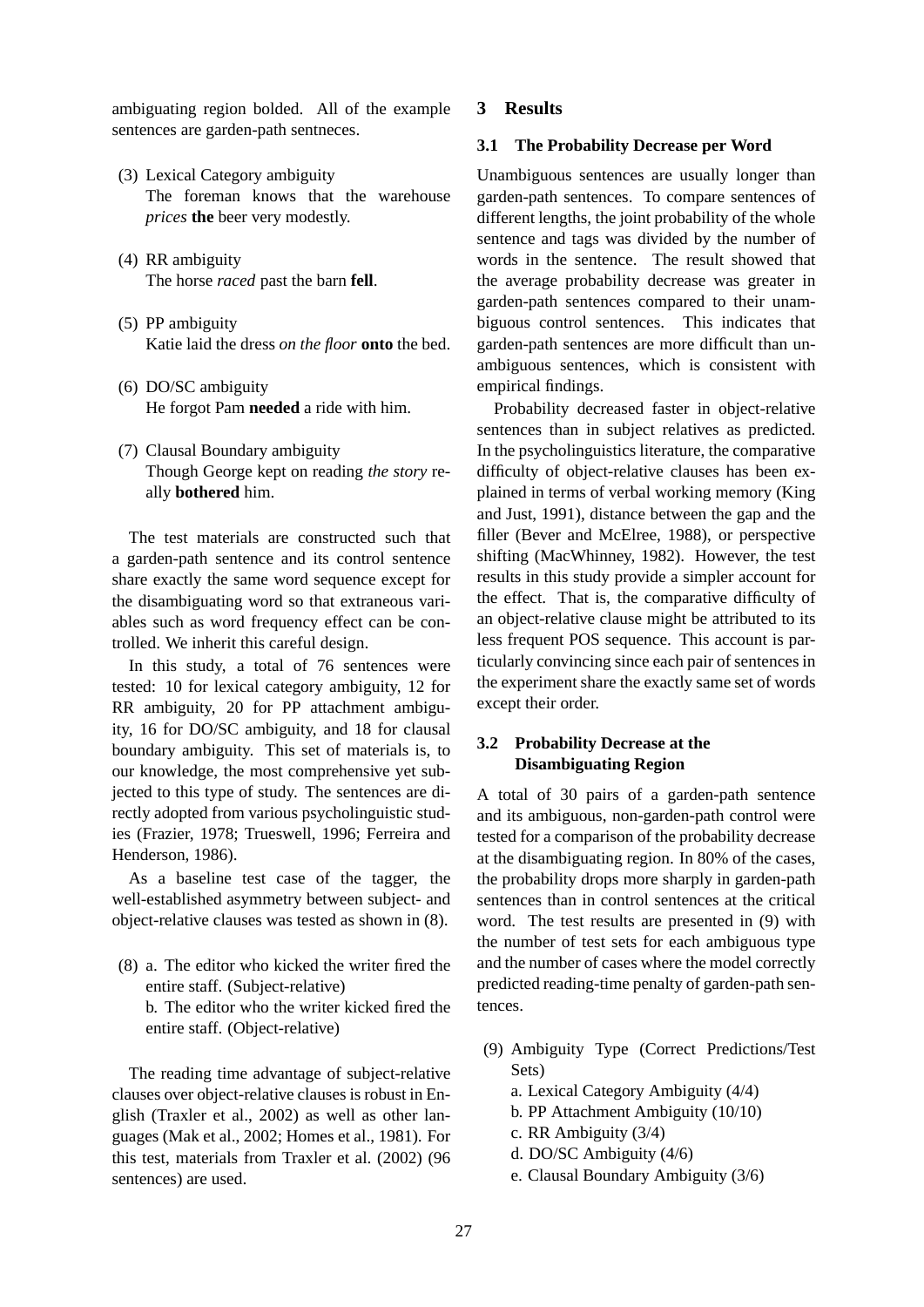

Figure 1: Probability Transition (Garden-Path vs. Non Garden-Path)

(a)  $- \circ -$ : Non-Garden-Path (Adjunct PP),  $- * -$ : Garden-Path (Complement PP)

 $(b) - \circ -$ : Non-Garden-Path (DO-Biased, DO-Resolved), − ∗ − : Garden-Path (DO-Biased, SC-Resolved)

The two graphs in Figure 1 illustrate the comparison of probability decrease between a pair of sentence. The *y*-axis of both graphs in Figure 1 is log probability. The first graph compares the probability drop for PP ambiguity (*Katie put the dress on the floor and/onto the bed...*.) The empirical result for this type of ambiguity shows that reading time penalty is observed when the second PP, *onto the bed*, is introduced, and there is no such effect for the other sentence. Indeed, the sharper probability drop indicates that the additional PP is less likely, which makes a prediction of a comparative processing difficulty. The second graph exhibits the probability comparison for the DO/SC ambiguity. The verb *forget* is a DO-biased verb and thus processing difficulty is observed when it has a sentential complement. Again, this effect was replicated here.

The results showed that the disambiguating word given the previous context is more difficult in garden-path sentences compared to control sentences. There are two possible explanations for the processing difficulty. One is that the POS sequence of a garden-path sentence is less probable than that of its control sentence. The other account is that the disambiguating word in a garden-path sentence is a lower frequency word compared to that of its control sentence.

For example, slower reading time was observed in  $(10a)$  and  $(11a)$  compared to  $(10b)$  and  $(11b)$  at the disambiguating region that is bolded.

- (10) Different POS at the Disambiguating Region
	- a. Katie laid the dress *on the floor* **onto**  $(-57.80)$  the bed.
	- b. Katie laid the dress *on the floor* **after** (−55.77) her mother yelled at her.
- (11) Same POS at the Disambiguating Region
	- a. The umpire helped the child  $\mathbf{on}$  ( $-42.77$ ) third base.
	- b. The umpire helped the child **to**  $(-42.23)$ third base.

The log probability for each disambiguating word is given at the end of each sentence. As expected, the probability at the disambiguating region in (10a) and (11a) is lower than in (10b) and (11b) respectively. The disambiguating words in (10) have different POS's; Preposition in (10a) and Conjunction (10b). This suggests that the probabilities of different POS sequences can account for different reading time at the region. In (11), however, both disambiguating words are the same POS (i.e. Preposition) and the POS sequences for both sentences are identical. Instead, "on" and "to", have different frequencies and this information is reflected in the conditional probability  $P(word_i|state)$ . Therefore, the slower reading time in (11b) might be attributable to the lower frequency of the disambiguating word, "to" compared to "on".

#### **3.3 Probability Re-ranking**

The probability re-ranking reported in Corley and Crocker (2000) was replicated. The tagger successfully resolved the ambiguity by reanalysis when the ambiguous word was immediately followed by the disambiguating word (e.g. Without *her* **he** was lost.). If the disambiguating word did not immediately follow the ambiguous region, (e.g. Without *her* contributions **would** be very inadequate.) the ambiguity is sometimes incorrectly resolved.

When revision occurred, probability dropped more sharply at the revision point and at the disambiguation region compared to the control sen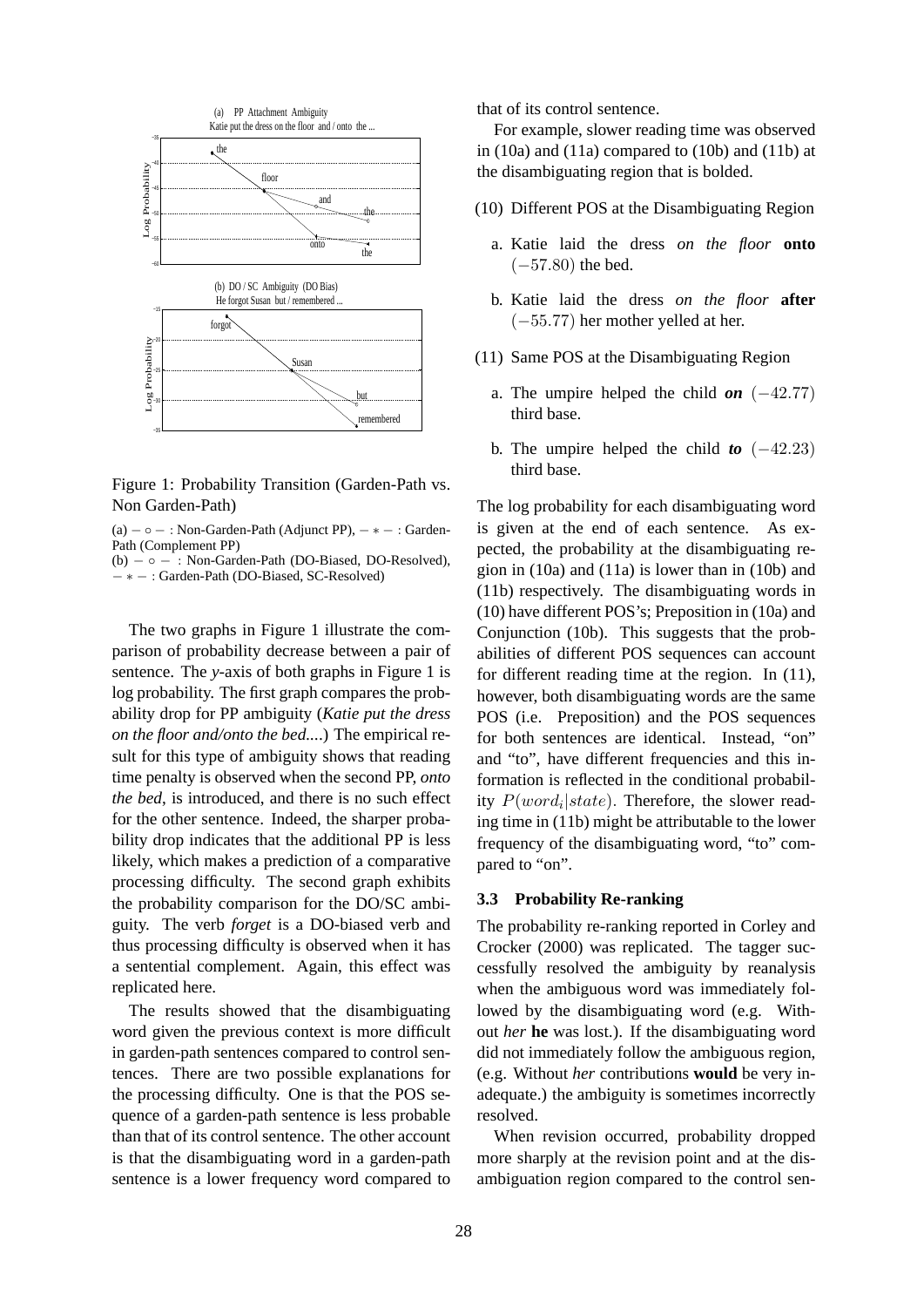tences. When the ambiguity was not correctly resolved, the probability comparison correctly modeled the comparative difficulty of the garden-path sentences

Of particular interest in this study is RR ambiguity resolution. The tagger predicted the processing difficulty of the RR ambiguity with probability re-ranking. That is, the tagger initially favors the main-verb interpretation for the ambiguous *-ed* form, and later it makes a repair when the ambiguity is resolved as a past-participle.

The RR ambiguity is often categorized as a syntactic ambiguity, but the results suggest that the ambiguity can be resolved locally and its processing difficulty can be detected by a finite state model. This suggests that we should be cautious in assuming that a structural explanation is needed for the RR ambiguity resolution, and it could be that similar cautions are in order for other ambiguities usually seen as syntactic.

## **4 Discussion**

The current study explores Corley and Crocker's model(2000) further on the model's account of human sentence processing data seen in empirical studies. Although there have been studies on a POS tagger evaluating it as a potential cognitive module of lexical category disambiguation, there has been little work that tests it as a modeling tool of syntactically ambiguous sentence processing.

The findings here suggest that a statistical POS tagging system is more informative than Crocker and Corley demonstrated. It has a predictive power of processing delay not only for lexically ambiguous sentences but also for structurally garden-pathed sentences. This model is attractive since it is computationally simpler and requires few statistical parameters. More importantly, it is clearly defined what predictions can be and cannot be made by this model. This allows systematic testability and refutability of the model unlike some other probabilistic frameworks. Also, the model training and testing is transparent and observable, and true probability rather than transformed weights are used, all of which makes it easy to understand the mechanism of the proposed model.

Although the model we used in the current study is not a novelty, the current work largely differs from the previous study in its scope of data used and the interpretation of the model for human sentence processing. Corley and Crocker clearly state that their model is strictly limited to lexical ambiguity resolution, and their test of the model was bounded to the noun-verb ambiguity. However, the findings in the current study play out differently. The experiments conducted in this study are parallel to empirical studies with regard to the design of experimental method and the test material. The garden-path sentences used in this study are authentic, most of them are selected from the cited literature, not conveniently coined by the authors. The word-by-word probability comparison between garden-path sentences and their controls is parallel to the experimental design widely adopted in empirical studies in the form of regionby-region reading or eye-gaze time comparison. In the word-by-word probability comparison, the model is tested whether or not it correctly predicts the comparative processing difficulty at the garden-path region. Contrary to the major claim made in previous empirical studies, which is that the garden-path phenomena are either modeled by syntactic principles or by structural frequency, the findings here show that the same phenomena can be predicted without such structural information.

Therefore, the work is neither a mere extended application of Corley and Crocker's work to a broader range of data, nor does it simply confirm earlier observations that finite state machines might accurately account for psycholinguistic results to some degree. The current study provides more concrete answers to what finite state machine is relevant to what kinds of processing difficulty and to what extent.

## **5 Conclusion**

Our studies show that, at least for the sample of test materials that we culled from the standard literature, a statistical POS tagging system can predict processing difficulty in structurally ambiguous garden-path sentences. The statistical POS tagger was surprisingly effective in modeling sentence processing data, given the locality of the probability distribution. The findings in this study provide an alternative account for the garden-path effect observed in empirical studies, specifically, that the slower processing times associated with garden-path sentences are due in part to their relatively unlikely POS sequences in comparison with those of non-garden-path sentences and in part to differences in the emission probabilities that the